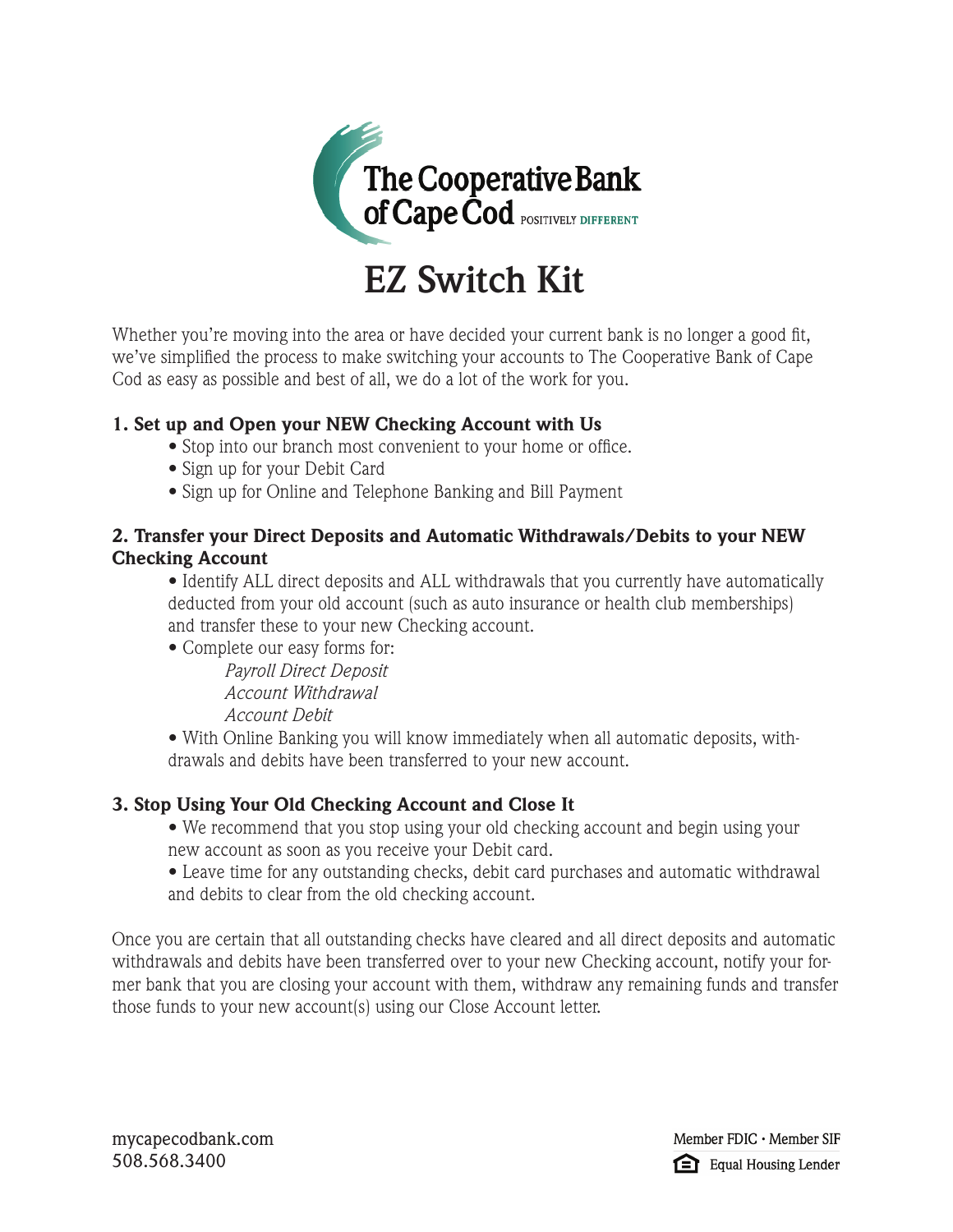| $\bullet$ |  | <b>Company/Merchant Information</b> |  |
|-----------|--|-------------------------------------|--|
|-----------|--|-------------------------------------|--|

| Company Address, City, State, Zip                                   |                               |                                                                                                         |
|---------------------------------------------------------------------|-------------------------------|---------------------------------------------------------------------------------------------------------|
| Account Number on Invoice/Statement                                 |                               |                                                                                                         |
| <b>Customer Information</b>                                         |                               | Day<br>Evening                                                                                          |
| Name                                                                | Phone Number                  |                                                                                                         |
| Address, City, State, Zip                                           |                               |                                                                                                         |
| <b>Previous Account Information</b>                                 | Checking Account              | Savings Account                                                                                         |
| Previous Financial Institution Name                                 | Routing #                     | Previous Account #                                                                                      |
| <b>New Account Information</b><br>The Cooperative Bank of Cape Cod  | Checking Account<br>211371641 | Savings Account                                                                                         |
| New Financial Institution Name                                      | Routing #                     | New Account #                                                                                           |
|                                                                     |                               |                                                                                                         |
| \$<br>Amount to be Withdrawn                                        |                               | Date of Withdrawal                                                                                      |
| Customer Signature                                                  |                               | Date                                                                                                    |
|                                                                     |                               | 1027                                                                                                    |
| Please attach a voided check from your<br>new account to this form. | PAY TO THE ORDER OF<br>FOR    | <b>DATE</b><br>$\frac{1}{2}$<br>$\overbrace{\mathbf{n}}$ $\overbrace{\text{mean on}}$<br><b>DOLLARS</b> |

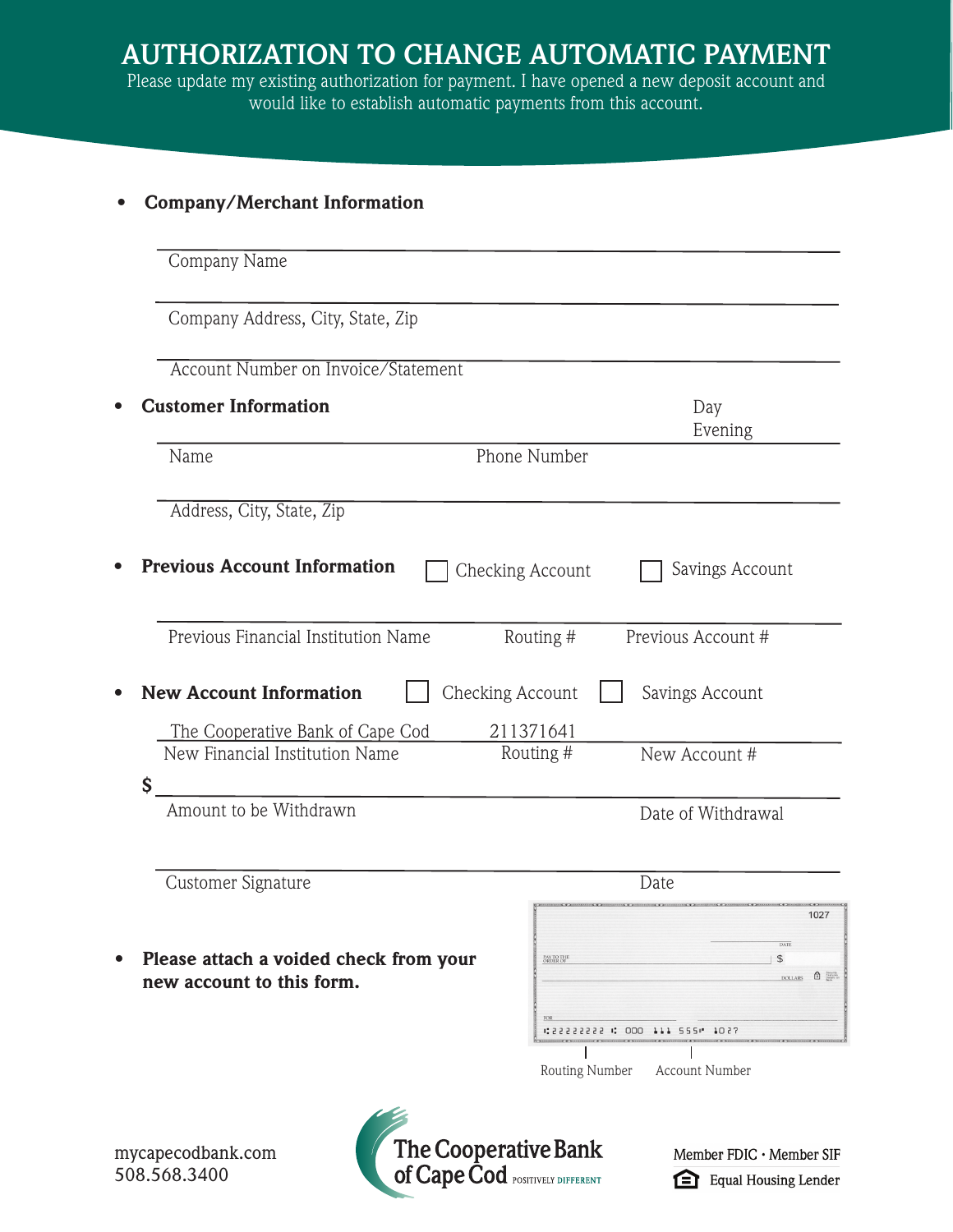Please deposit my check(s) into my new account as indicated below.

## • Direct Deposit Account Information

| Company Name                                                                                        |                    |                                                   |
|-----------------------------------------------------------------------------------------------------|--------------------|---------------------------------------------------|
| Company Address, City, State, Zip<br><b>Type of Deposit</b>                                         |                    |                                                   |
| Employee Payroll<br>Social Security<br>V.A. Compensation or Pension<br>Supplemental Security Income | Pension<br>Other _ | Civil Service Retirement                          |
| <b>Customer Information</b>                                                                         |                    | Day                                               |
| Name                                                                                                | Phone Number       | Evening                                           |
| Address, City, State, Zip                                                                           |                    |                                                   |
| Employee or Social Security Number                                                                  |                    |                                                   |
| <b>Previous Account Information</b>                                                                 | Checking Account   | Savings Account                                   |
| Previous Financial Institution Name                                                                 | Routing #          | Previous Account #                                |
| <b>New Account Information</b>                                                                      | Checking Account   | Savings Account                                   |
| The Cooperative Bank of Cape Cod                                                                    | 211371641          |                                                   |
| New Financial Institution Name                                                                      | Routing #          | New Account #                                     |
| <b>Effective Date</b>                                                                               | PAY TO THE         | 1027<br>$\mathfrak{P}$                            |
| Please attach a voided check from<br>your new account to this form.                                 |                    | DOLLARS <b>D</b><br>1053 1053 1053 1054 1055 1057 |
|                                                                                                     | Routing Number     | <b>Account Number</b>                             |
| Customer Signature                                                                                  |                    | Date                                              |

mycapecodbank.com 508.568.3400



Member FDIC · Member SIF Equal Housing Lender